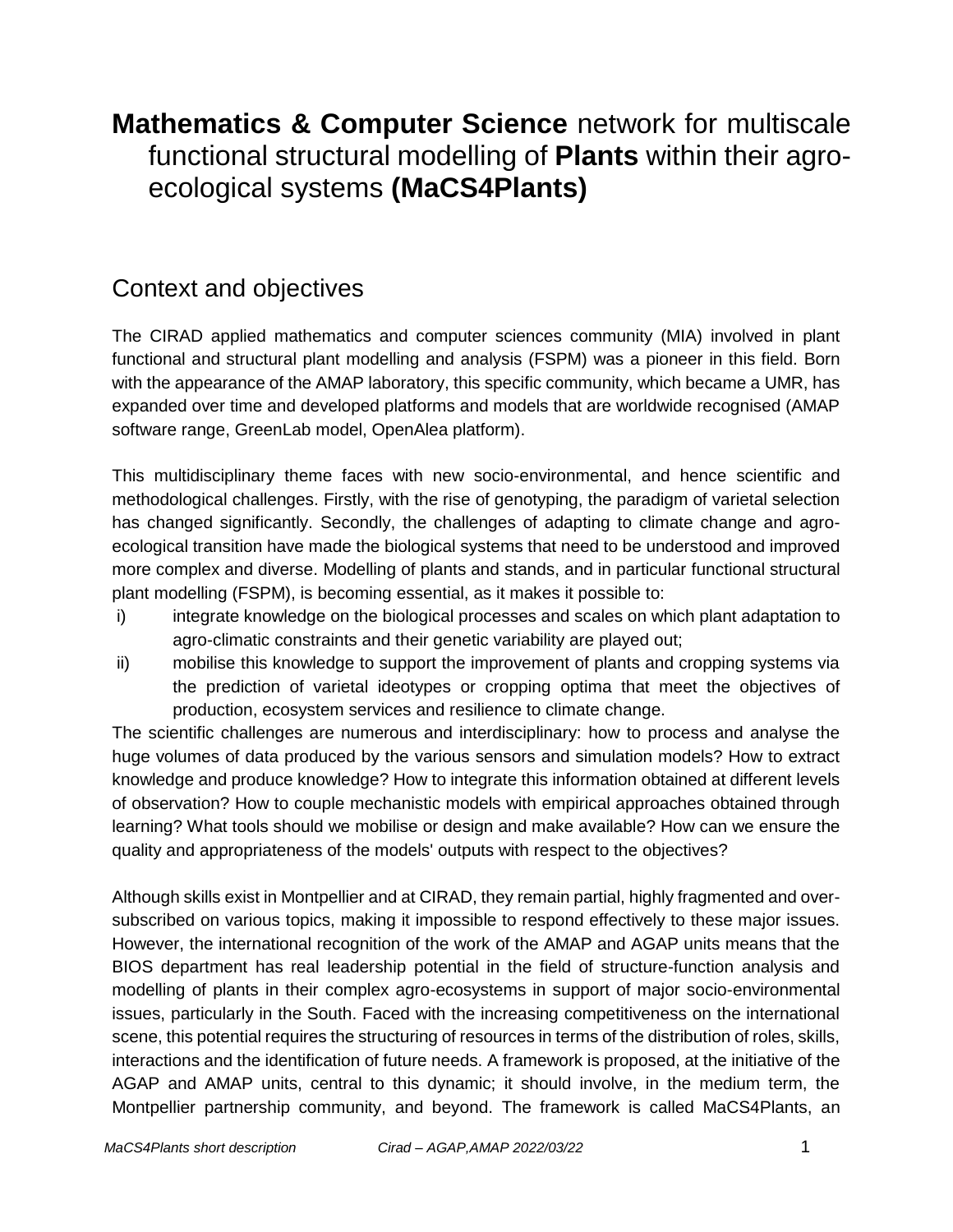applied mathematical and computer sciences network for the multi-scale structure-function modelling of plants in their agro-ecosystem.

The scientific objectives, institutional strategy, missions and roadmap are briefly described below.

### Scientific objectives

The objectives of this local R&D network in applied mathematics and computer science around the modelling of complex biological systems are to

- Federate a dynamic and efficient panel of MIA skills, recognised and visible from the local to the international level.

- Structure a coherent and integrated software offer, managed from Montpellier.
- Animate local, national and international communities.
- Structure a training offer, particularly towards partners in the South.
- Mobilise skills for expertise and project development.

### Institutional strategy

With federating choices, the network will support the structuring and impact initiatives in the targeted disciplinary field at the level of BIOS department and whole CIRAD, and then more widely in Montpellier.

- At the technical and scientific level, it was agreed by AGAP and AMAP that the OpenAlea platform would be a centralising space hosting the AmapStudio tools.

- At the communication level, a common website presenting the system, its stakes, its technical and methodological offer and its field of application will be set up rapidly.

- At the inter-institutional level, particularly in Montpellier, the MUSE isite brings together several teams and UMRs that will be asked to join or contribute to this network.

### Missions

### A - Scientific outreach

The UMRs have a long experience of structural and FSPM approaches; they are based on pioneering and original positioning, making the most of advances in knowledge and techniques in the formal sciences and thematic advances. Today, the originality of the approaches is based on combined and mixed approaches. With the network, the scientific influence will benefit from software dissemination and scientific animation.

B - Software development and dissemination of a virtual research environment

A virtual research environment (VRE) will bring together modelling and experimentation tools for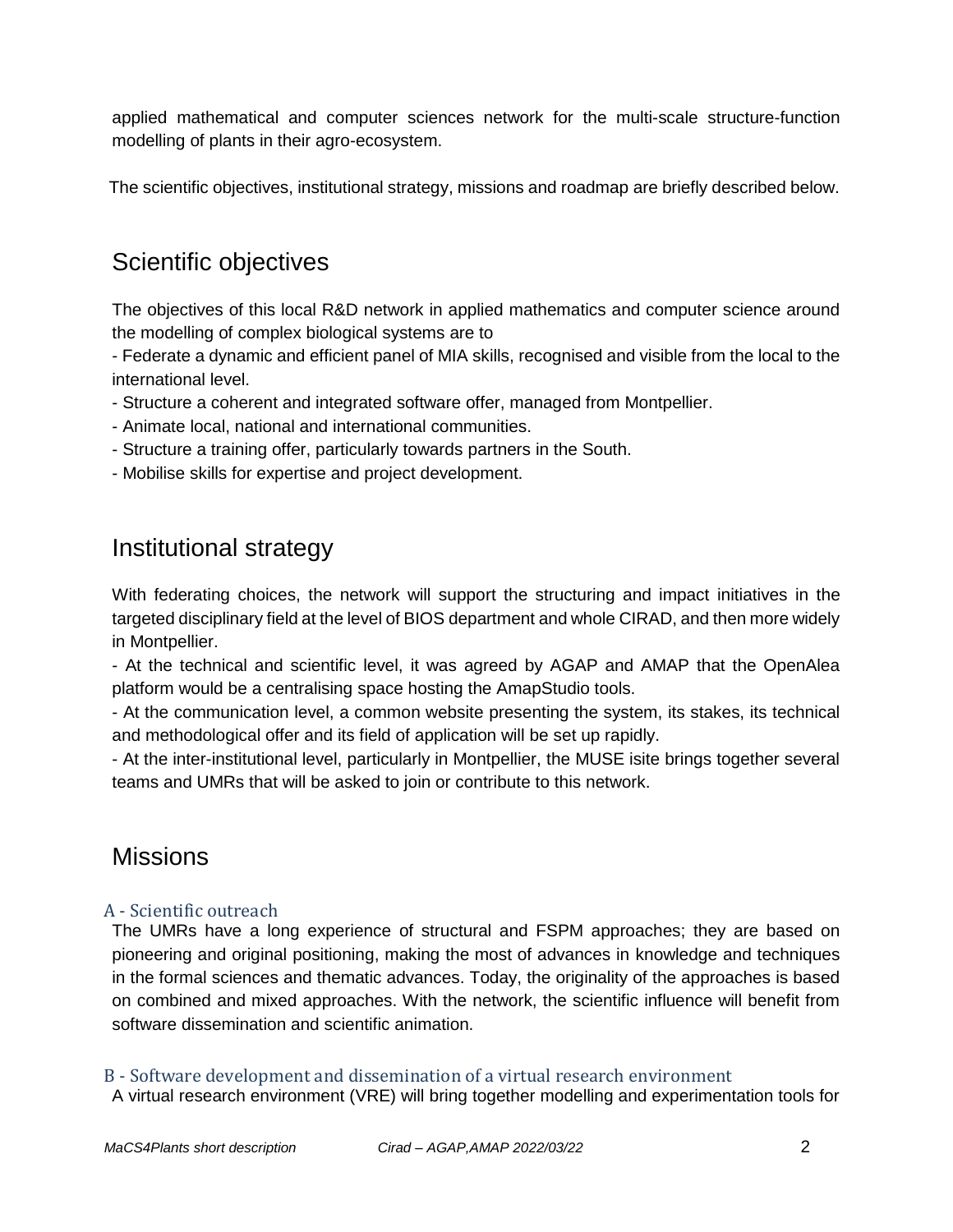the structure-function modelling and simulation (FSPM) of plants in their agro-ecosystem. It will be mobilised and disseminated through the system's partnership network to ensure its impact and visibility and to strengthen its network of collaborations.

### C - Animation of the community

The objective is to animate this research and technological community around the FSPMs at the internal, local, national and international levels by organising conferences, seminars, research schools and thematic training courses in the North and South. In terms of scientific animation, the members of the network, at the initiative of the international PMA and FSPM conferences, will have to consolidate this dynamic and to deploy it in a local context. The network will also facilitate software animation actions around the OpenAlea common platform, FSPMs models and tools, in the form of face-to-face workshops, webinars and during international conferences.

### D - Training offer

The network's training offer will be aimed at biology and maths-info students and researchers. The objective is to train students in the North and South to mobilise them (internships, theses) and ensure the next generation of researchers in the field, as well as researchers for the culture of impact and the transfer of methods.

### E- Expertise and project development

The scientific strategy of this network will be fed and financed in part by funding from local (CIRAD, MUSE), national and European projects (DESIRA, ANR, H2020, etc.).

### Roadmap

The actions planned in the short term are the following:

- Setting up the network (statutes, regular animation, committees, working groups)
- Definition of a common software development/promotion strategy
- Creation of the website and communication strategy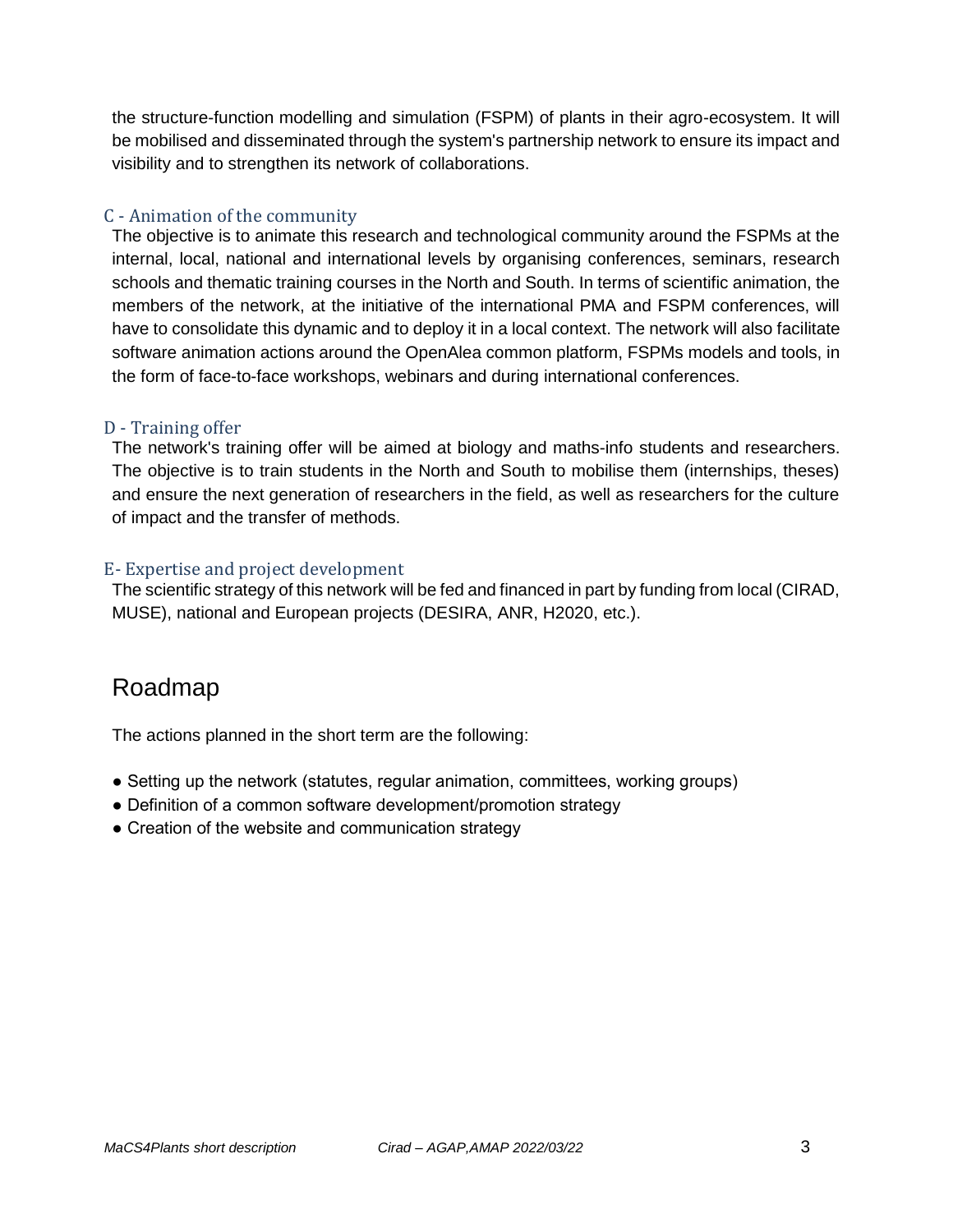

*MaCS4Plants short description Cirad – AGAP,AMAP 2022/03/22* 4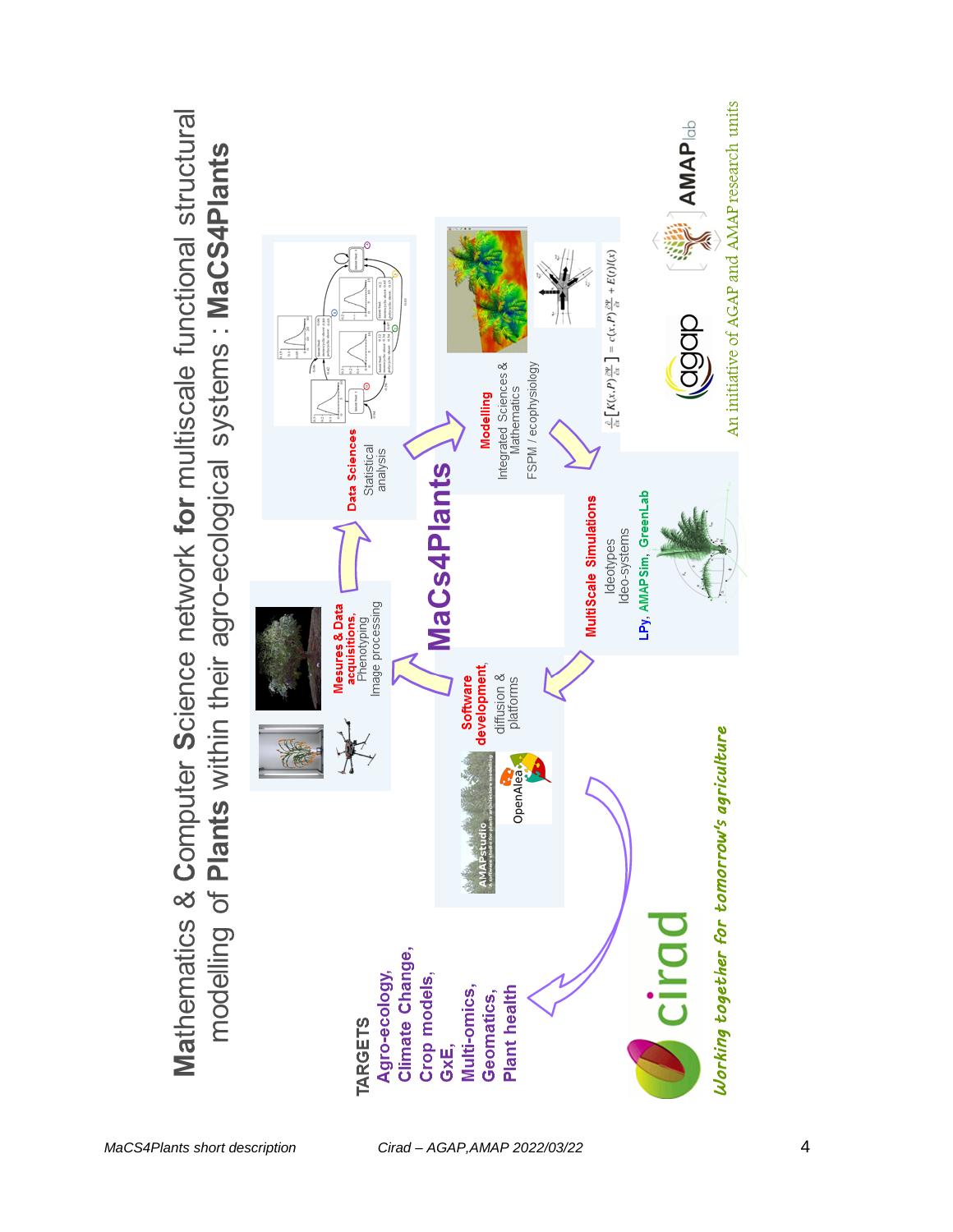# Réseau **mathématique et informatique** pour la modélisation structure-fonction multi-échelle des **plantes**  dans leur agro-écosystème **(MaCS4Plants)**

## Contexte et objectifs

La communauté CIRAD math-info (MIA) impliquée dans la modélisation et analyse structurefonction des plantes (FSPM) fut pionnière dans ce domaine. Née avec l'apparition du laboratoire AMAP, cette communauté spécifique, devenue UMR, a essaimé au cours du temps et développé des **plateformes** et **modèles** mondialement reconnus (Gamme AMAP, GreenLab, OpenAlea).

Cette thématique pluridisciplinaire est confrontée à de nouveaux défis socio-environnementaux, et par là, scientifiques et méthodologiques. En premier lieu, avec la montée en puissance du génotypage, le paradigme de la sélection variétale a fortement évolué. D'autre part les enjeux d'adaptation au changement climatique et à la transition agro-écologique sont venus complexifier et diversifier les systèmes biologiques qu'il s'agit de comprendre et améliorer. La modélisation des plantes et peuplements et notamment la modélisation structure-fonction des plantes (FSPM) devient essentielle, car elle permet: i) d'intégrer les connaissances sur les processus et échelles biologiques où se jouent l'adaptation des plantes aux contraintes agro-climatiques et leur variabilité génétique; ii) de mobiliser ainsi ces connaissances pour appuyer l'amélioration des plantes et des systèmes de culture via la prédiction d'idéotypes variétaux ou d'optima culturaux répondant à des objectifs de production, de services écosystémiques et de résilience aux changements climatiques.

Les défis scientifiques sont nombreux et interdisciplinaires: comment traiter et analyser les énormes volumes de données produits par les différents capteurs et les modèles de simulation? Comment en extraire de la connaissance et produire du savoir? Comment intégrer ces informations obtenues à différents niveaux d'observation? Comment coupler des modèles mécanistes avec des approches empiriques obtenues par apprentissage? Quels outils devonsnous mobiliser ou concevoir et mettre à disposition? Comment assurer la qualité et l'adéquation des sorties des modèles vis à vis des objectifs?

Or, si des compétences existent sur Montpellier et au Cirad, elles restent partielles, très fragmentées et sur-sollicitées sur diverses thématiques, ne permettant pas de répondre de façon efficace à ces grands enjeux. Pourtant, la reconnaissance internationale des travaux des unités AMAP et AGAP, permettent que le département **BIOS porte unréel potentiel de leadership dans le domaine de l'analyse et la modélisation structure-fonction des plantes dans leur agro-écosystèmes** complexes en appui aux grands enjeux socio-environnementaux, et notamment au sud. Face à la montée en puissance de la compétitivité sur la scène internationale,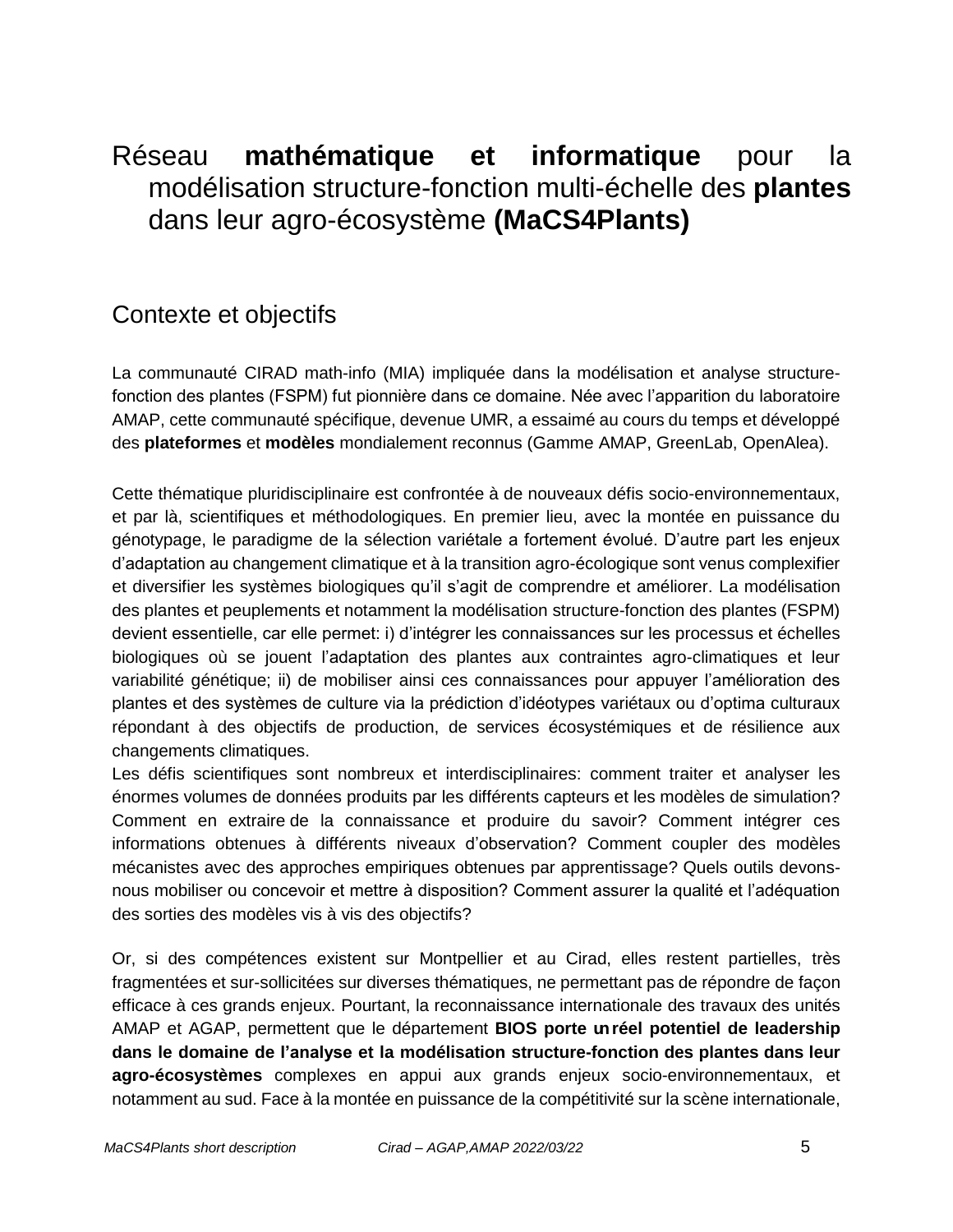ce potentiel requiert de structurer les ressources en termes de répartition des rôles, compétences, d'interactions et d'identification des futurs besoins. Un cadre est ainsi proposé, à l'initiative des unités AGAP et AMAP, centrales dans cette dynamique ; il devra impliquer, à moyen terme, la communauté partenariale montpelliéraine, et au-delà. Le cadre est dénommé réseau mathématique et informatique pour la modélisation structure-fonction multi-échelle des plantes dans leur agro-écosystème, MaCS4Plants.

Les objectifs scientifiques, la stratégie institutionnelle, les missions et la feuille de route sont brièvement décrits si dessous.

## Objectifs scientifiques

Les objectifs de ce **réseau local de R&D en mathématique et informatique** autour de la modélisation des systèmes biologiques complexes sont de :

- **- Fédérer un panel de compétences MIA** dynamique et efficace, reconnu et visible du niveau local, à l'international.
- **-** Structurer une **offre logiciel** cohérente et intégrée, pilotée depuis Montpellier.
- **- Animer** des communautés locales, nationales et internationales.
- **-** Structurer une **offre de formation**, notamment vers les partenaires du sud.
- **-** Mobiliser les compétences pour de l'**expertise et le montage de projets**.

## Stratégie institutionnelle

Avec des choix fédérateurs, le réseau appuyera la structuration et l'impact des initiatives dans le champ disciplinaire ciblé au niveau de BIOS et du Cirad puis plus largement sur Montpellier.

- **-** Au niveau **technique et scientifique**, il a été convenu AGAP et AMAP que **la plateforme OpenAlea** serait un **espace centralisateur hébergeant** les outils d'**AmapStudio**.
- **-** Au niveau **communication**, un **site web commun** présentant le dispositif, ses enjeux, son offre technique, méthodologique et son champ d'applications sera mis en place rapidement.
- **-** Au niveau **interinstitutionnel notamment sur Montpellier**, l'isite MUSE regroupe plusieurs équipes et UMR qui seront amenées à rejoindre ou contribuer à ce réseau.

## **Missions**

### A - Rayonnement scientifique

Les UMRs ont une longue expérience des approches structurelles et FSPM ; elles s'appuient sur des positionnements pionniers et originaux, exploitant au mieux les avancées des connaissances et techniques des sciences formelles et les avancées thématiques. Aujourd'hui les originalités